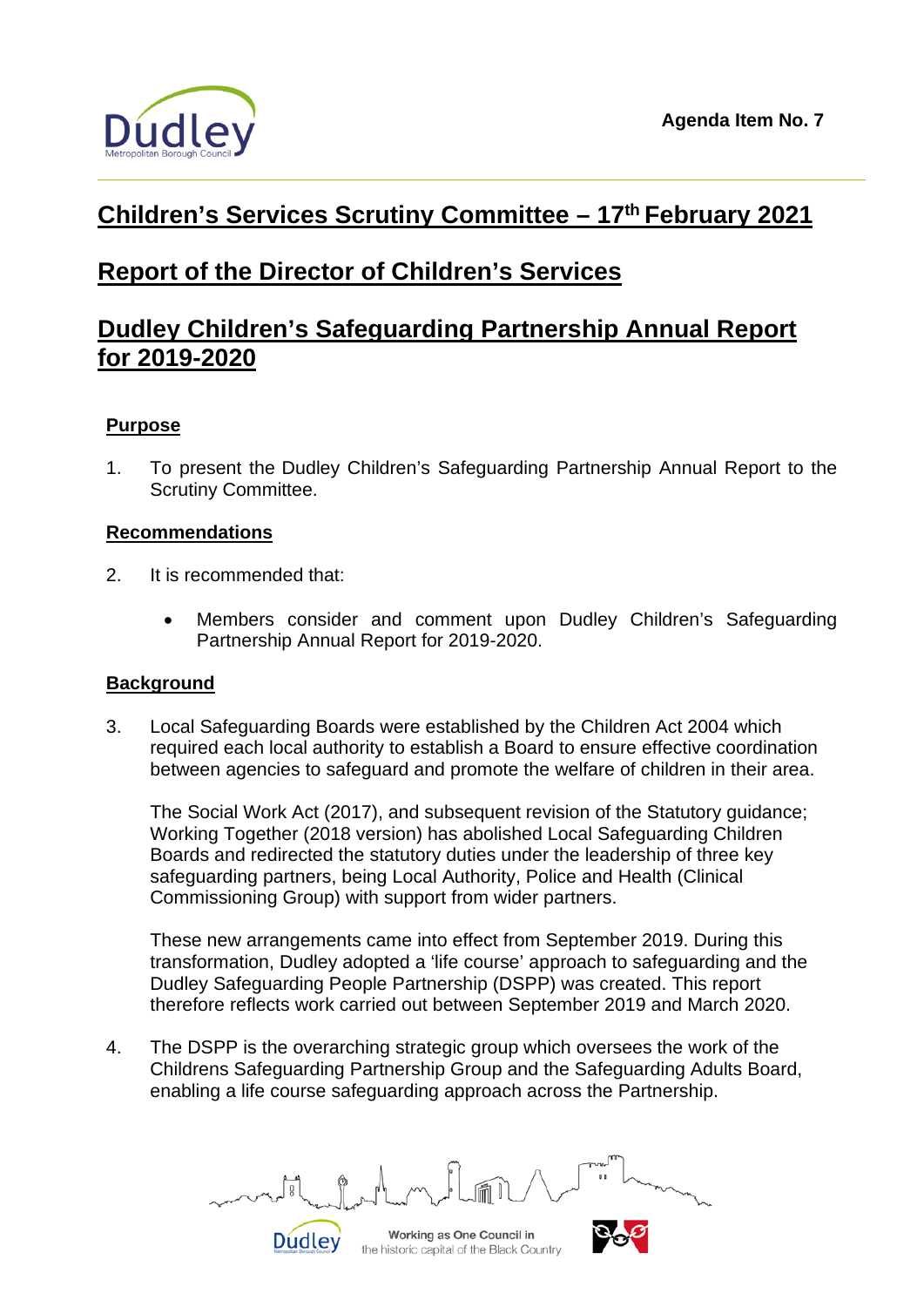- 5. Partners across Dudley and the wider Black Country have embraced the new statutory guidance with regards to Safeguarding. Further work in required in the Multi Agency Safeguarding Hub (MASH) around the processing of contacts, the quality of referrals and consistent threshold. This work will be undertaken on a multi-agency basis through the MASH Operational Group, the MASH Strategic Board and will be included in the Improvement Plan.
- 6. Since the implementation of the first lockdown in March 2019, the DSPP Executive made a decision to meet weekly (a commitment which has continued) to ensure that safeguarding arrangements across the life course have remained safe and effective. DCSPG have been positively assured about the management of services and outcomes for children, young people and their families.

## **Finance**

7. A breakdown of how the DSCB / DSPP was funded can be found as set out on page 8 of the DCSPG Annual Report

### **Law**

8. New arrangements for Safeguarding were introduced by the Social Work Act 2017 and the revised publication of Working Together 2018.

## **Equality Impact**

- 9. The DSPP work to prevent the abuse, neglect and harm of all children and young people within Dudley, inclusive of all children and their families; respecting their individual levels of ability, gender, gender identity, race, religion and belief systems and sexual orientation. The multi-disciplinary partnership aims to reduce the impact of inequalities through the coordination of services aimed at addressing these issues.
- 10. This report does not conflict with the Councils Policy on Equality.

#### **Human Resources/Organisational Development**

Dudley

11. The multi-agency training offer has been impacted by Covid 19. This has meant that 'in person' face to face training is no longer an option at this point in time. However, the core training offer has been converted to e learning and now training is starting to be offered as 'virtual' face to face.

#### **Commercial/Procurement**

12. There are no commercial or procurement implications arising from the content of this report

Working as One Council in the historic capital of the Black Country